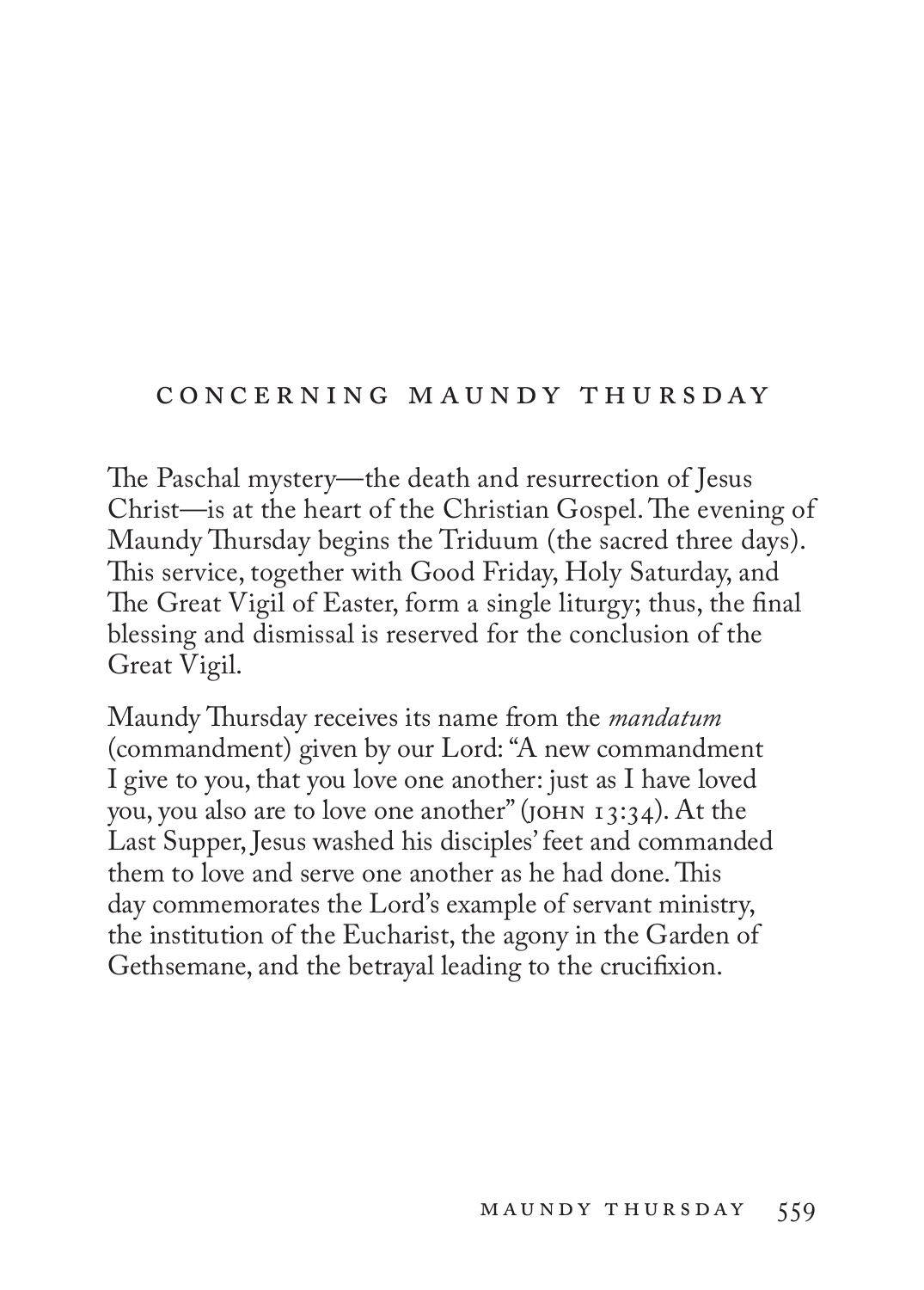# M A U N D Y T H U R S D A Y

*This liturgy is celebrated in the evening. A silent procession may replace the processional hymn.* 

*Celebrant* Blessed be our God. *People* **Now and for ever. Amen.**

*The Celebrant may say*

This is the night that Christ the Son of Man gathered with his disciples in the upper room.

This is the night that Christ our Lord and Master took a towel and washed the disciples' feet, calling us to love one another as he has loved us.

This is the night that Christ our God gave us this holy feast, that we who eat this bread and drink this cup may here proclaim his perfect sacrifice.

This is the night that Christ the Lamb of God gave himself into the hands of those who would slay him.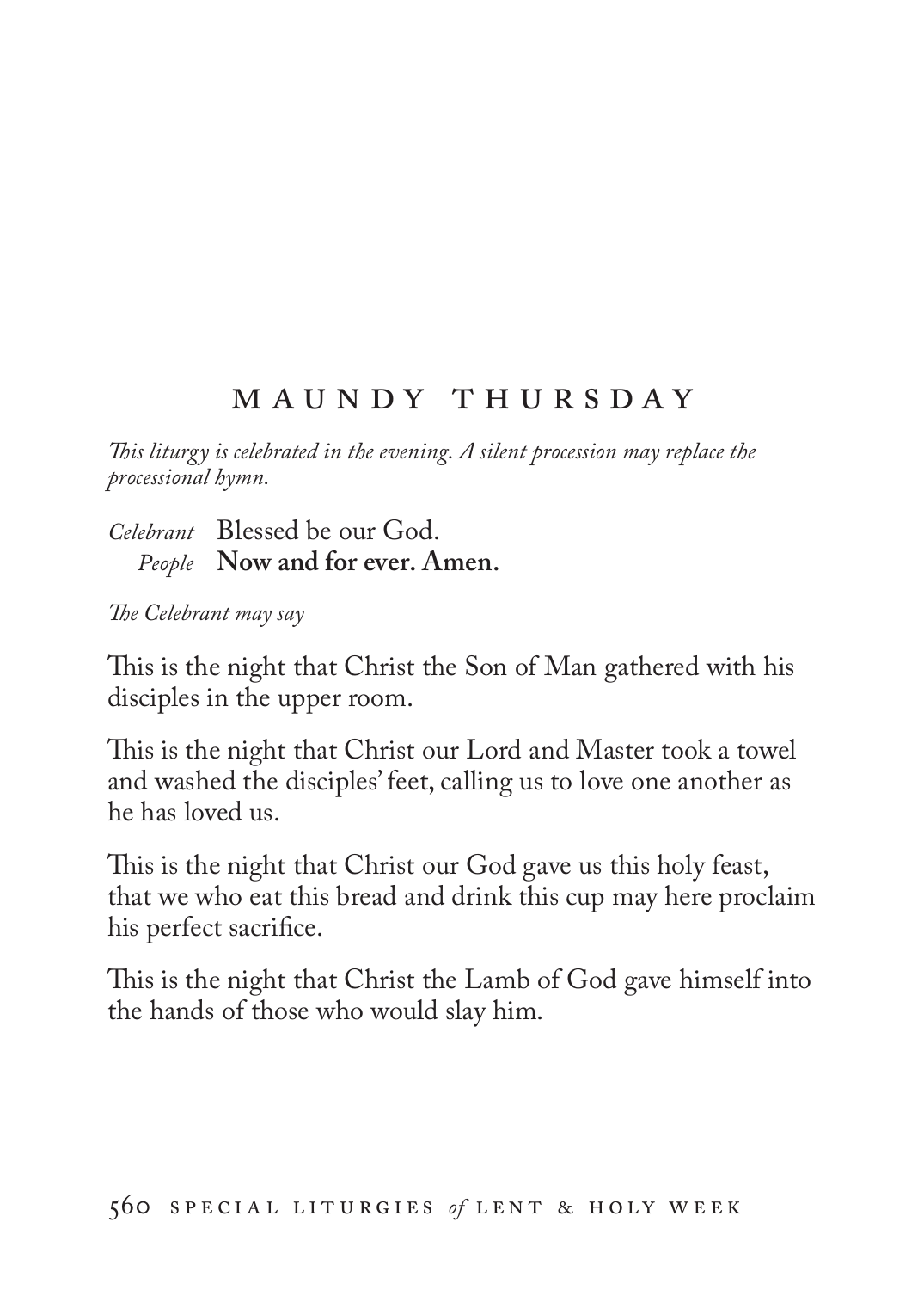#### THE COLLECT

*Celebrant* The Lord be with you. *People* **And with your spirit.** *Celebrant* Let us pray.

Almighty Father, whose most dear Son, on the night before he suffered, instituted the Sacrament of his Body and Blood: Mercifully grant that we may receive it in thankful remembrance of Jesus Christ our Savior, who in these holy mysteries gives us a pledge of eternal life; and who lives and reigns with you and the Holy Spirit, one God, for ever and ever. **Amen.**

#### THE LESSONS

exodus 12:1-14 **PSALM**  $78:15-26$ <sup>v</sup> I CORINTHIANS  $11:23-26(27-34)$ john 13:1-15 *or* luke 22:14-30

#### THE SERMON

#### the foot-washing

*When observed, the ceremony of the washing of feet appropriately follows the sermon. If it is desired to introduce the ceremony by a brief address, the following may be used.*

Fellow servants of our Lord Jesus Christ: On the night before his death, Jesus set an example for his disciples by washing their feet, an act of humble service. He taught that strength and growth in the life of the kingdom of God come not by worldly power and authority, but by such lowly service.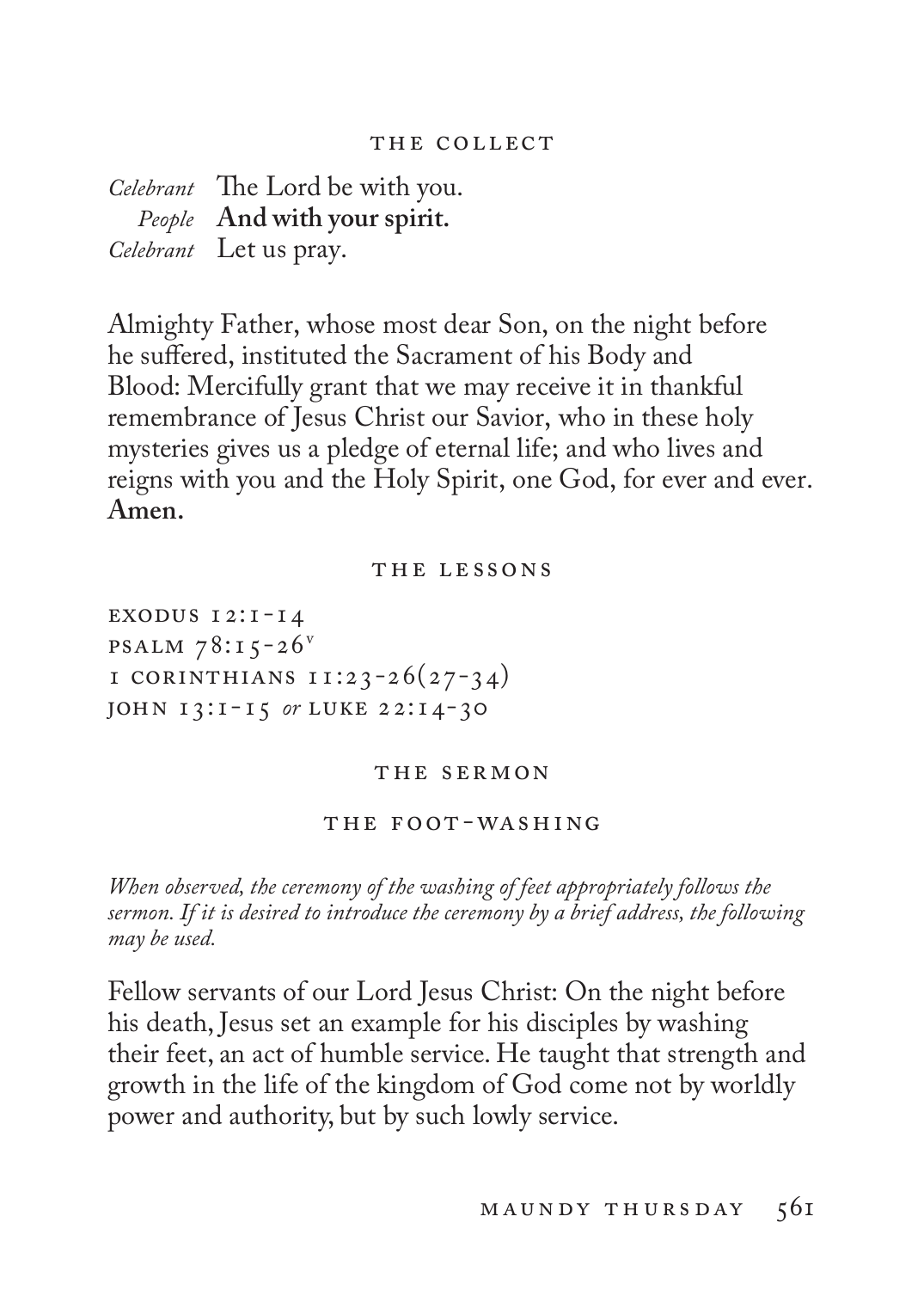Therefore, I invite you [who have been appointed as representatives of the Congregation and] who share in the royal priesthood of Christ to come forward, that we may recall whose servants we are by following the example of our Master. Come now remembering his admonition that what will be done for you is also to be done by you to others. Engrave on your hearts and mirror in your actions Jesus' words: "A servant is not greater than his master, nor is one who is sent greater than the one who sent him. If you know these things, blessed are you if you do them."

*During the ceremony, the following or some other suitable hymns or anthems may be sung or said.*

The Lord Jesus, rising from supper, laid aside his outer garments, took a towel, and washed his disciples' feet. Then he said to them, "Do you understand what I have done to you? If I then, your Lord and Teacher, have washed your feet, you also ought to wash one another's feet."  $_{\text{JOHN I3:12,14}^T}$ 

A new commandment I give to you, that you love one another: just as I have loved you, you also are to love one another. *john* 13:34

*The liturgy continues with the Prayers of the People.*

*Where it is desired to administer Holy Communion on Good Friday, the Sacrament for that purpose is consecrated at this service.*

*The Preface of Maundy Thursday is used.*

*If the Stripping of the Altar is observed as a public ceremony, it takes place at the conclusion of the Maundy Thursday liturgy. It may be done in silence, or it may be accompanied by the recitation of Psalm 22, which is sung or said without the Gloria Patri.*

*The final blessing and dismissal are omitted. The Congregation departs in silence.*